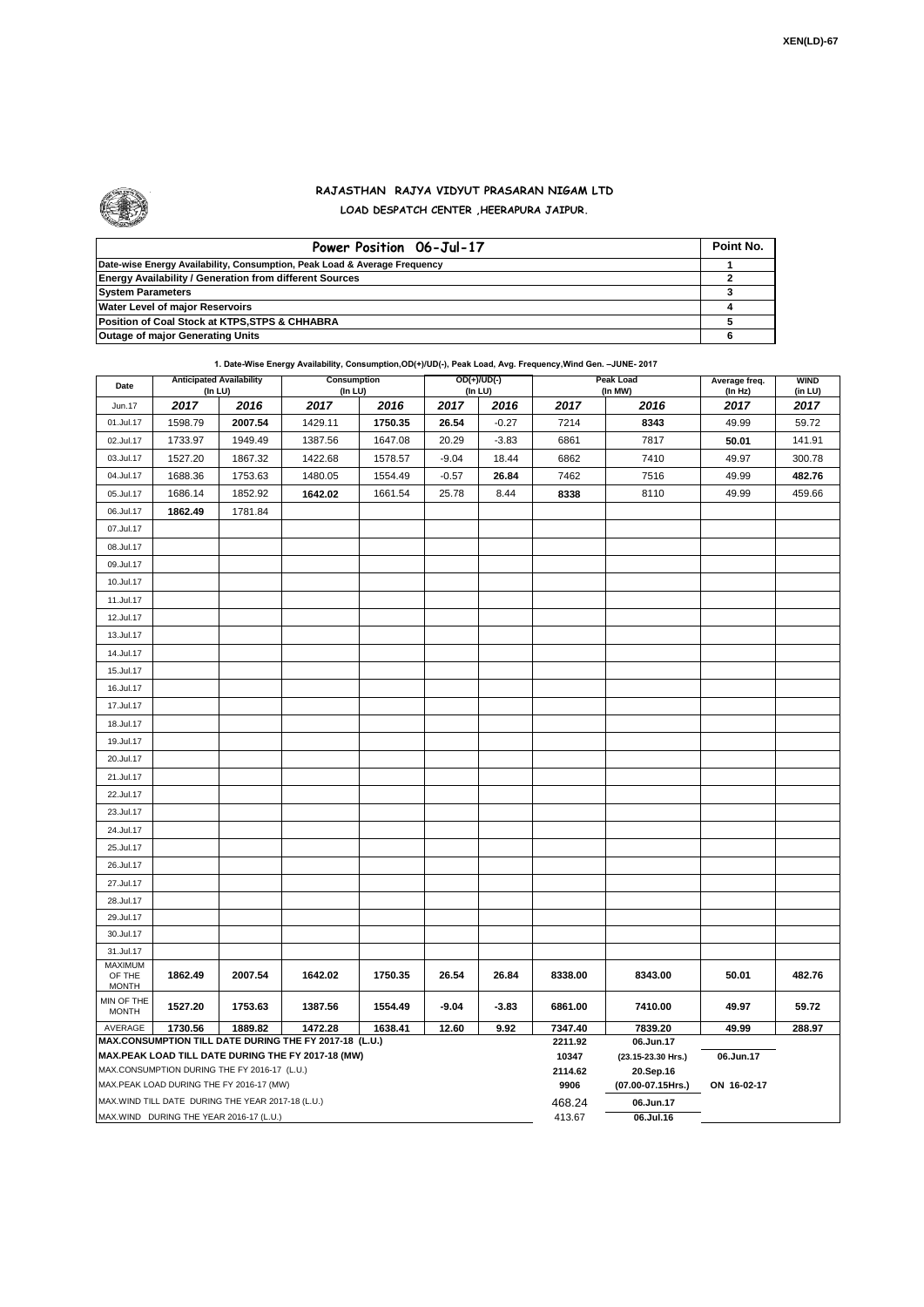| 2. Anticipated Availability/Generation From Different Sources |  |  |  |  |  |  |
|---------------------------------------------------------------|--|--|--|--|--|--|
|---------------------------------------------------------------|--|--|--|--|--|--|

| S.No.               | (In LU)<br>Sources Available to Rajasthan / Installed                    | Prior                  | <b>Prior</b>       | Actual             |
|---------------------|--------------------------------------------------------------------------|------------------------|--------------------|--------------------|
|                     | Capacity as on 30.09.2016                                                | assessment of          | assessment of      | Energy             |
|                     | (In MW)                                                                  | <b>Avail. For next</b> | Avail.             | <b>Received</b>    |
|                     |                                                                          | Dav                    |                    |                    |
|                     |                                                                          |                        | 5-Jul-17           |                    |
| 1<br>$\overline{2}$ | KTPS (1240/1240)<br>STPS (1500/1500)                                     | 42.00<br>55.00         | 42.00<br>55.00     | 36.64<br>42.42     |
| 3                   | DHOLPUR GAS CCPP (330/330)                                               | 0.00                   | 0.00               | 0.00               |
| 4                   | RAMGARH (273.5/273.5)                                                    | 45.00                  | 31.00              | 40.98              |
| 5                   | RAPP-A(200/200)                                                          | 38.00                  | 38.00              | 39.80              |
| 6                   | MAHI (140/140)                                                           | 0.00                   | 0.00               | 0.00               |
| 7<br>8              | CHAMBAL (RPS+JS) (135.5/271)<br><b>GIRAL LIGNITE (250/250)</b>           | 0.00<br>0.00           | 0.00               | 1.19               |
| 9                   | CHHABRA TPS 1000/1000)                                                   | 54.00                  | 0.00<br>54.00      | 0.00<br>133.74     |
| 10                  | ADANI (TPS) + KALISINDH (TPS)                                            | 288.00                 | 288.00             | 216.60             |
|                     | (1200+1200/1320+1200)                                                    |                        |                    |                    |
| 11                  | WIND FARM (3980.40/4119.15)                                              | 400.00                 | 400.00             | 459.66             |
| 12<br>13            | SOLAR POWER(737.70/1295.70)<br>CAPTIVE POWER PLANTS                      | 0.00<br>0.00           | 0.00<br>0.00       | 0.00<br>0.00       |
| 14                  | REGIONAL (INTRA STATE) O.A. (VLTPS)                                      | 0.00                   | 0.00               | 0.00               |
| 15                  | OPEN ACCESS                                                              | $-78.26$               | $-79.22$           | $-79.22$           |
| 16                  | BIOMASS - (101.95/119.25)                                                | 4.00                   | 4.00               | 3.20               |
| 17                  | BARSINGHSAR LTPS(250/250)                                                | 25.00                  | 25.00              | 24.23              |
| 18                  | RAJWEST (1080/1080)<br><b>TOTAL (A): 1-18</b>                            | 201.00<br>1073.74      | 201.00<br>1058.78  | 114.62<br>1033.86  |
| 19                  | <b>BBMB COMPLEX</b>                                                      |                        |                    |                    |
|                     | a) BHAKRA(230.79/1516.3)                                                 | 34.78                  | 30.66              | 33.52              |
|                     | b) DEHAR (198/990)                                                       | 29.06                  | 29.19              | 29.02              |
|                     | c) PONG (231.66/396)                                                     | 10.54                  | 9.10               | 10.85              |
| 20                  | TOTAL : a TO c<br><b>CENTRAL STATIONS</b>                                | 74.38                  | 68.95              | 73.39              |
|                     | d) SINGRAULI<br>(300/2000)                                               | 75.50                  | 54.55              | 46.96              |
|                     | e) RIHAND<br>(310.24/3000)                                               | 77.71                  | 52.90              | 51.75              |
|                     | f) UNCHAHAR-I(20/420)                                                    | 3.15                   | 3.05               | 2.27               |
|                     | q) UNCHAHAR-II& III(61/630)<br>h) INDIRA GANDHI STPS(JHAJHAR) 0.00/1500) | 10.47                  | 9.48               | 6.42               |
|                     | i) NCTPS DADRI St-II (43.22/980) + DADRI-TH                              | 0.00<br>4.05           | 0.00<br>4.04       | 0.00<br>2.75       |
|                     | j) DADRI GAS (77/830)                                                    | 4.69                   | 4.67               | 2.78               |
|                     | k) ANTA<br>(83.07/419)                                                   | 0.00                   | 0.00               | 0.00               |
|                     | I) AURAIYA<br>(61.03/663)                                                | 0.00                   | 0.00               | 0.00               |
|                     | m) NAPP<br>(44/440)                                                      | 9.19                   | 9.19               | 9.19               |
|                     | n) RAPP-B<br>(125/440)<br>o) RAPP-C<br>(88/440)                          | 31.69<br>20.58         | 31.69<br>20.58     | 31.69<br>20.58     |
|                     | p) SALAL<br>(20.36/690)                                                  | 4.79                   | 4.79               | 4.76               |
|                     | (70.37/720)<br>q) URI                                                    | 15.71                  | 16.74              | 15.39              |
|                     | r) TANAKPUR<br>(10.86/94)                                                | 2.39                   | 2.47               | 1.80               |
|                     | S) CHAMERA –I (105.84/540)                                               | 25.15                  | 25.15              | 25.15              |
|                     | t) CHAMERA-II (29.01/300)<br>u) CHAMERA-III (25.21/231)                  | 6.98<br>6.00           | 6.98<br>5.97       | 6.98<br>5.97       |
|                     | v) DHAULIGANGA (27/280)                                                  | 6.42                   | 6.42               | 6.42               |
|                     | w) DULHASTI (42.42/390)                                                  | 10.09                  | 10.05              | 10.05              |
|                     | x) SEWA (13/120)                                                         | 3.28                   | 3.28               | 3.28               |
|                     | y) NJPC (112.00/1500)+RAMPUR(31.808/412.02)                              | 34.13                  | 34.13              | 34.13              |
|                     | z) TEHRI (75/1000)<br>aa) KOTESHWR (33.44/400) + PARBATI3 (56.73/520)    | 4.50<br>26.98          | 4.50<br>20.40      | 4.50<br>28.37      |
|                     | ab) TALA                                                                 | 3.88                   | 3.89               | 3.89               |
|                     | ac) MUNDRA UMPP (380/4000)                                               | 38.23                  | 26.70              | 25.20              |
|                     | ad) SASAN (372/3960)                                                     | 71.07                  | 53.76              | 30.55              |
|                     | ae) FRKKA+KHLGN+TLCHR (70.18/3940)                                       | 17.15                  | 17.15              | 7.05               |
|                     | af) URS POWER(DADRI TH-I)<br>TOTAL SCHEDULE(a TO af)                     | 0.00<br>588.15         | 0.00<br>501.46     | 0.00<br>461.28     |
|                     | <b>LOSSES</b>                                                            | $-20.22$               | $-10.97$           | $-15.75$           |
|                     | NET SCHEDULED                                                            | 567.93                 | 490.49             | 445.53             |
| 21                  | BILATERAL (REG.) EXCL. BANKING                                           | 26.32                  | 26.32              | 26.32              |
| 22                  | <b>BANKING</b>                                                           | $-48.20$               | $-48.20$           | $-48.20$           |
| 23                  | BILATERAL(INTER-REG.). EXCLUDING (ISOA &<br><b>BANKING)</b>              | 166.93                 | 98.94              | 103.19             |
| 24                  | INTER STATE OPEN ACCESS (BILATERAL+IEX)                                  | 78.26                  | 79.22              | 79.22              |
| 25                  | INDIAN ENERGY EXCHANGE                                                   | $-2.49$                | $-23.66$           | $-23.66$           |
|                     | <b>TOTAL(B): (19 TO 25)</b>                                              | 788.74                 | 627.36             | 582.39             |
|                     | TOTAL GENERATION (A +B) : 1 TO 25                                        |                        |                    | 1616.25            |
|                     | OVER DRAWAL (+)/UNDER DRAWAL (-)                                         |                        |                    | 25.78              |
|                     | <b>GRAND TOTAL</b><br><b>LAST YEAR</b>                                   | 1862.49<br>1781.84     | 1686.14<br>1852.92 | 1642.03<br>1661.54 |
|                     |                                                                          |                        |                    |                    |